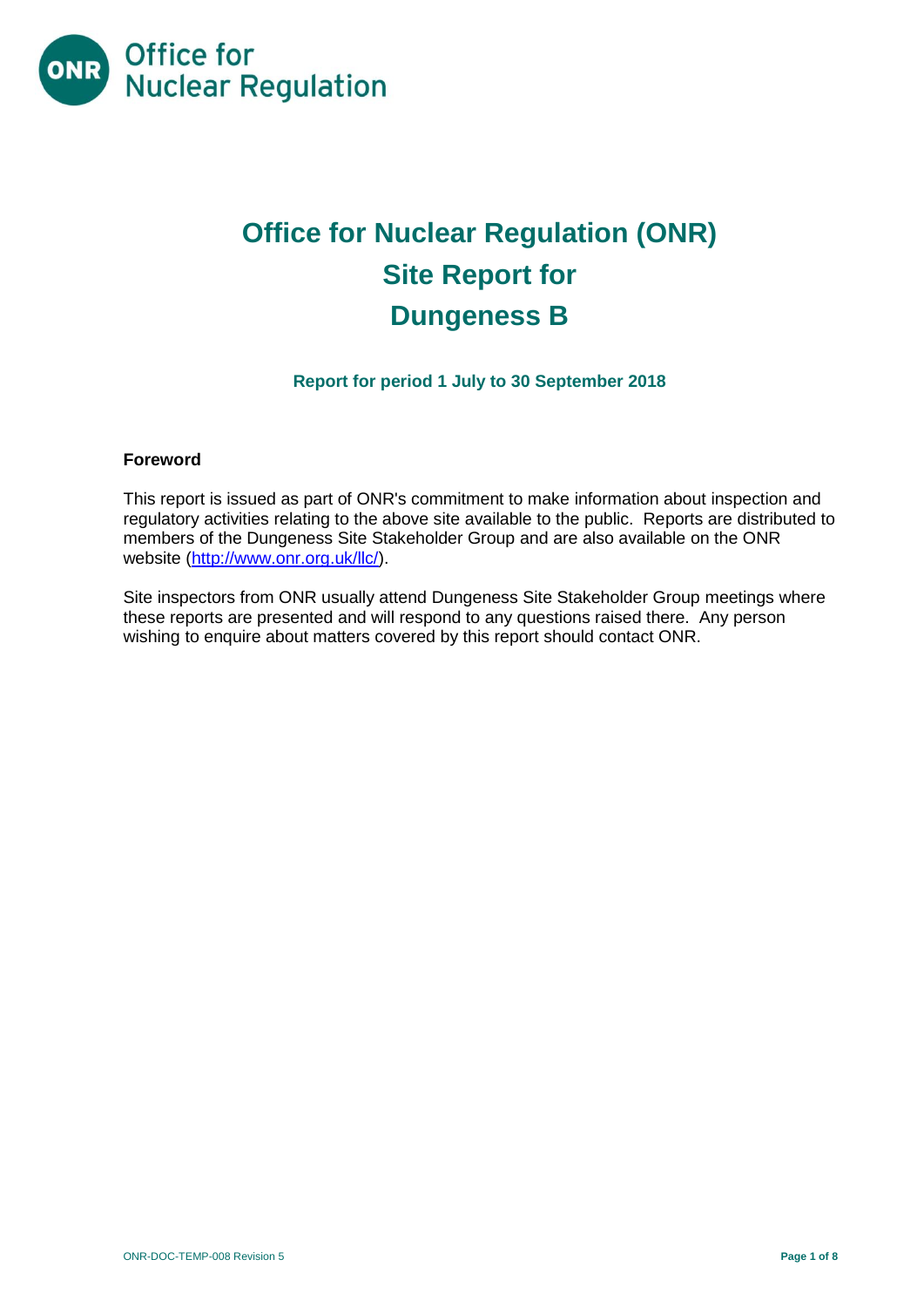# **TABLE OF CONTENTS**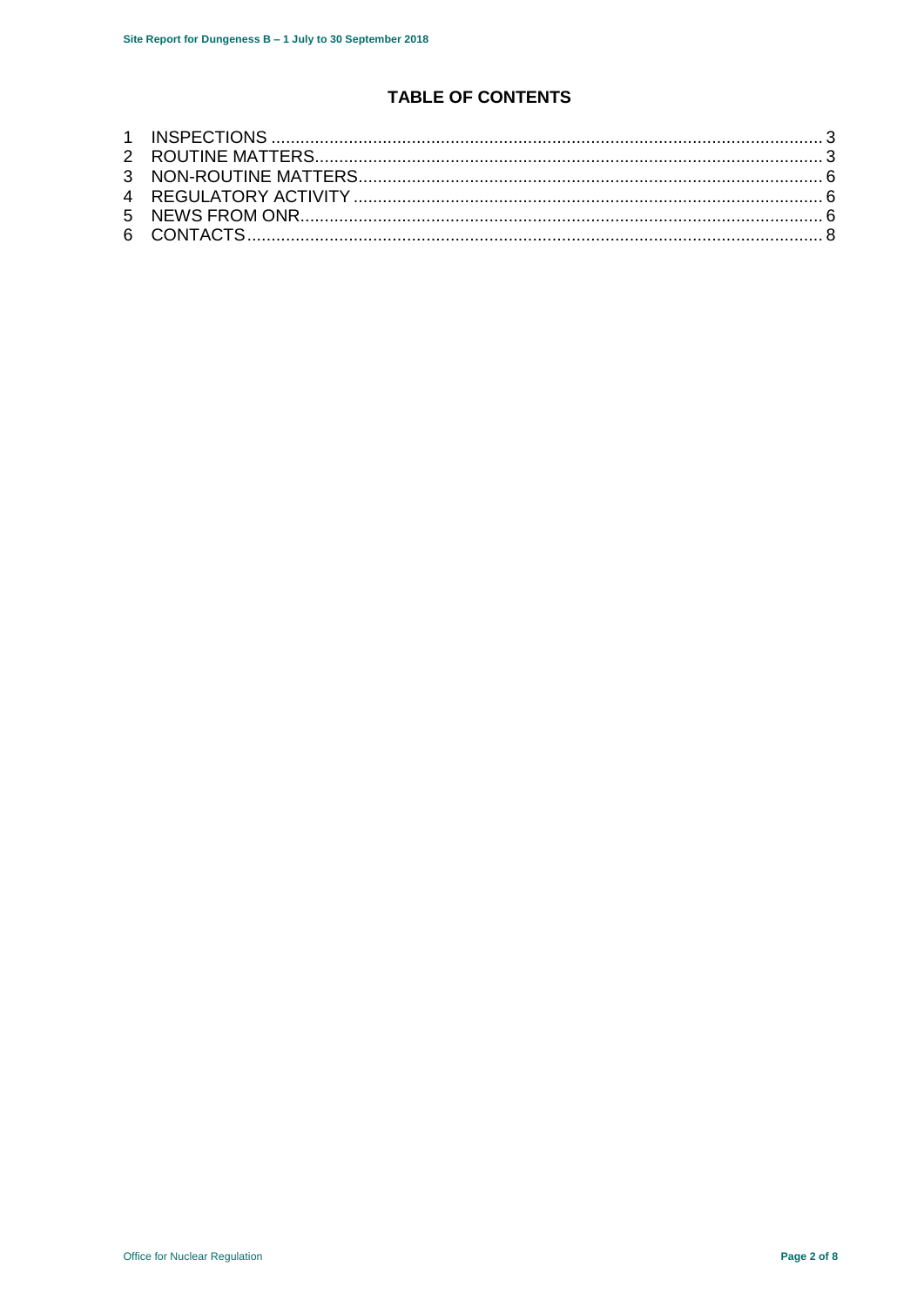# <span id="page-2-0"></span>**1 INSPECTIONS**

#### **1.1 Dates of inspection**

- 1. ONR inspectors undertook inspections at Dungeness B Power Station, on the following dates during the quarter:
	- $\blacksquare$  9<sup>th</sup> 16<sup>th</sup> July
	- $\blacksquare$  25<sup>th</sup> 26<sup>th</sup> July
	- $\blacksquare$  6<sup>th</sup> 9<sup>th</sup> **August**
	- $\blacksquare$  12<sup>th</sup> September
	- $\blacksquare$  10<sup>th</sup> 15 September
	- $\blacksquare$  25<sup>th</sup> **September**

# <span id="page-2-1"></span>**2 ROUTINE MATTERS**

#### **2.1 Inspections**

- 2. Inspections are undertaken as part of the process for monitoring compliance with:
	- the conditions attached by ONR to the nuclear site licence granted under the Nuclear Installations Act 1965 (NIA65) (as amended);
	- **the Energy Act 2013**
	- the Health and Safety at Work Act 1974 (HSWA74); and
	- Regulations made under HSWA74, for example the Ionising Radiations Regulations 2017 (IRR17) and the Management of Health and Safety at Work Regulations 1999 (MHSWR99).
- 3. The inspections entail monitoring the licensee's actions on the site in relation to incidents, operations, maintenance, projects, modifications, safety case changes and any other matters that may affect safety. The licensee is required to make and implement adequate arrangements under the conditions attached to the licence in order to ensure legal compliance. Inspections seek to judge both the adequacy of these arrangements and their implementation.
- 4. In this period, routine inspections at Dungeness B covered the following compliance inspections:
	- Licence condition 2 Marking of the site boundary
	- Licence condition 4 Restrictions on nuclear matter on the site
	- Licence condition 7 Incidents on site
	- Licence condition 16 Site plans, designs and specifications
	- $\blacksquare$  Licence condition 26 Control and supervision of operations
	- Licence condition 28 Examination, inspection, maintenance and testing
	- Licence condition 32 Accumulation of radioactive waste
- 5. The LC2 inspection primarily focussed on the licensee's arrangements for compliance with LC 2(1) and LC 2(4), covering prevention of unauthorised entry onto site, and marking of and properly maintaining the licensed site boundary. The inspection confirmed that Dungeness B met legal requirements but the inspection did note that some signage was confusing in specific areas and that the boundary fence was in need of maintenance in several areas, but was observed at the time of the inspection to be complete in all areas. The station has committed to address these minor observations and this will be followed up by the site inspector. The inspection was rated as Green (no further action required).
- 6. The LC 4 compliance inspection examined the arrangements for management of nuclear fuel and organisational responsibilities. There was a clear link from the Licensee's arrangements to the station's departmental instructions. The inspection verified that these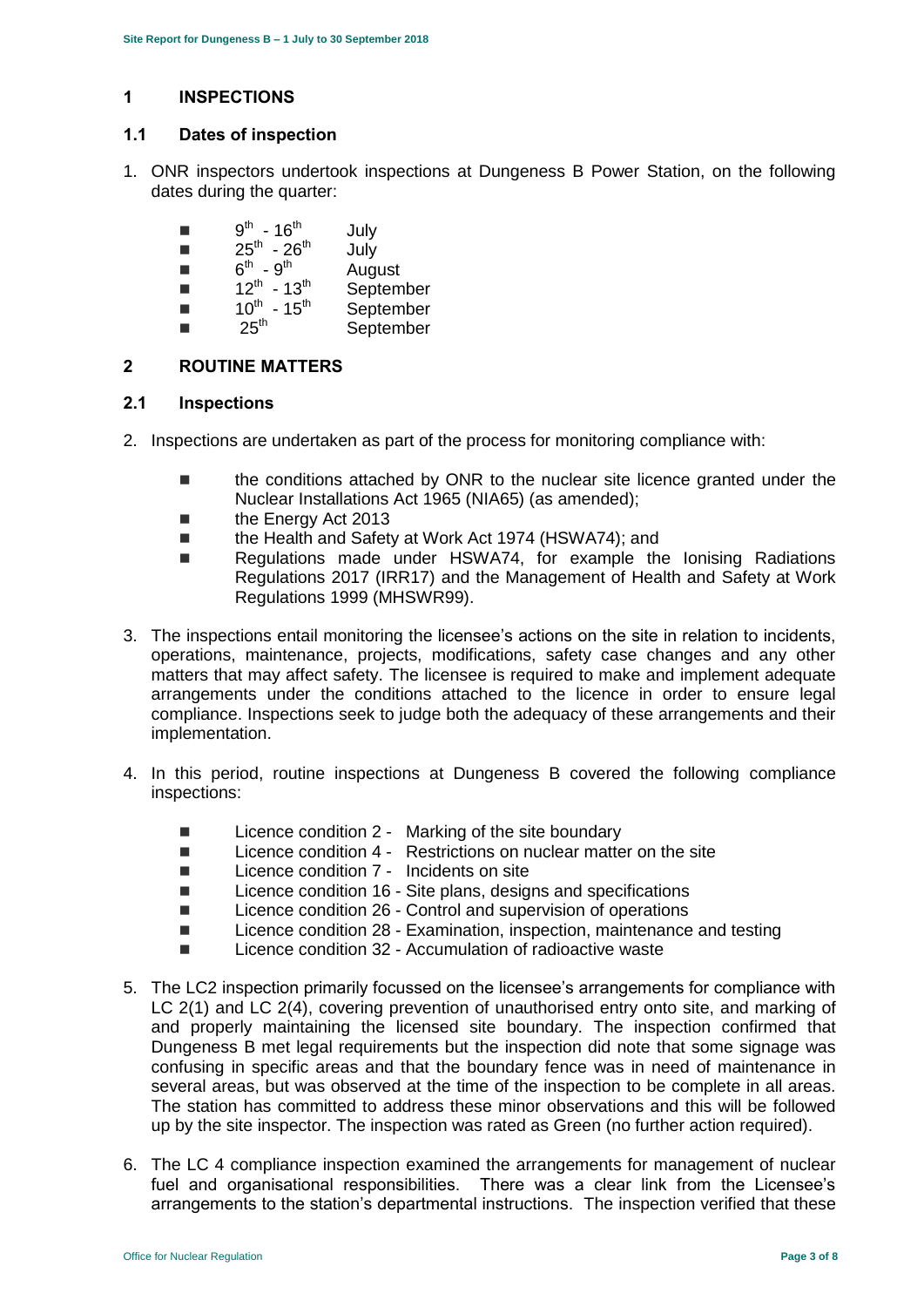documents adequately cross-reference against other licence condition compliance arrangements that underpin Fuel Route movement activities. The site inspector was satisfied that the licensee's arrangements and their implementation are in compliance with LC4 and are suitable and sufficient. The inspection was rated as Green.

- 7. The LC7 inspection noted that the station was able to demonstrate compliance against its arrangements. Reporting of incidents on site is actively encouraged and is inclusive of the contract partners that work at the station. Evidence of organisational learning from condition reports raised at the station is demonstrable from the licensee's quarterly station trend report. Trending of particular areas of interest is undertaken to prevent reoccurrence. ONR rated the inspection as Green.
- 8. The LC16 was undertaken in conjunction with the LC2 compliance inspection (see above). The inspection confirmed that that the site plan adequately identified the boundaries of the nuclear licenced site and the major nuclear safety significant buildings (or plant). Some minor observations were noted which will be followed up by the ONR nominated site inspector. Notwithstanding these minor observations, the inspection was rated as green.
- 9. A joint inspection was carried out by ONR with the licensee's own internal safety regulator (Independent Nuclear Assurance, INA) during the licensee's Rapid Tending Review (RTR). The aim of the RTR was to identify performance shortfalls in the early stages of Reactor 22 periodic shutdown to enable station management to reduce or eliminate undesirable behaviours and conditions which could have an adverse impact on outage success. The ONR element of the inspection considered LC26 and LC28. ONR rated both licence conditions as Amber. However, given that the licensee's own internal regulator RTR team also identified these as significant shortfalls during the inspection, ONR was in this instance content for the INA RTR team to monitor the station's progress in addressing them during the Reactor 22 periodic shutdown who will report back to the site inspector of there completion
- 10. The LC32 compliance inspection focused on the Licensee's progress in delivering an improvement plan and addressing the shortfalls to support closure of a previously raised regulatory issue. Based on the evidence sampled, some improvements to the arrangements and facilities had been made. However, this was insufficient to demonstrate significant and sustained improvements in the management of radioactive waste and the Decontamination . Shortfalls were identified around standards of housekeeping and accumulations of unprocessed low level waste Based on these observations, it was considered that insufficient progress had been made during the intervening 18 month period to address these shortfalls previously identified; therefore an inspection rating of **RED** was assigned. Consequently, the application of the enforcement management model determined an Enforcement letter be issued to the site to address the following shortfalls:-
	- The securing of sufficient resource (Environmental Safety Technician) for radioactive waste processing;
	- To establish clear ownership and accountability of the decontamination centre;
	- To establish a five year radwaste management plan, with the appropriate governance and oversight, in line with licensee's arrangements.
- 11. The above LC2, 7 and 16 compliance inspections were observed by representatives from the Department for Business, Energy and Industrial Strategy (BEIS) to gain a deeper understanding of the role of an ONR site inspector.

#### System Based Inspections (SBI)

12. In addition to our compliance inspections based on the conditions attached to the nuclear site licence, ONR inspectors also inspect operating reactors against safety-related systems. Each site has a safety case that demonstrates how it operates safely. For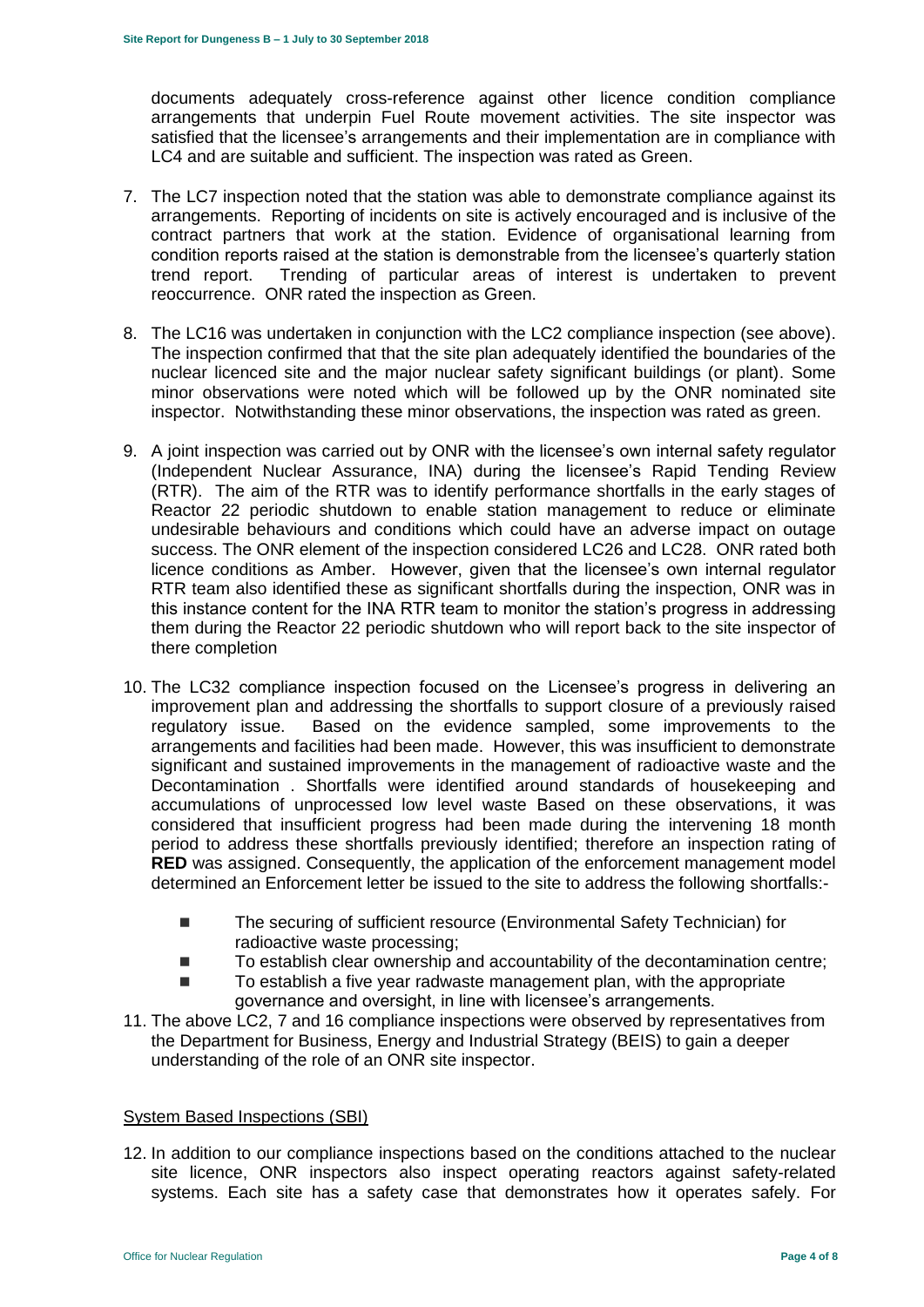Advanced Gas-cooled Reactors, each of the twenty-five key systems will be inspected against the claims made upon them by the safety case. The aim is to systematically inspect all the significant safety related systems within a five-year cycle. ONR considers that this will provide additional assurance that operations on the Dungeness site are safe. Each of these system inspections considers the relevant licence conditions below:

- Licence condition 10: Training
- Licence condition 23: Operating rules
- Licence condition 24: Operating instructions
- Licence condition 27: Safety mechanisms
- Licence condition 28: Examination, inspection, maintenance and testing
- Licence condition 34: Leakage and escape of radioactive material and radioactive waste

13. During the reporting period, the following safety related system was inspected:

- **Liquid Radwaste system**
- 14. SBI 02 Liquid Radwaste system Based on the areas sampled during this system based inspection, ONR judged that the system adequately fulfils the requirements of the safety case. The inspection identified several positive areas such as compliance against LC10, LC24 and 34, which were rated Green. However, shortfalls were identified for LC23 where ONR identified a significant number of unplanned Environmental Condition for Operation (ECO) entries on the Active Effluent Water Treatment Plant during the previous 12 months, some appearing to be raised retrospectively. For LC27, ONR observed that the carbon dioxide  $(CO<sub>2</sub>)$  alarm on the local AEWTP control panel was lit up and an operator was working in the affected area where the short-lived  $CO<sub>2</sub>$  alarm had just occurred. No action to understand the cause of the alarm was observed and there appeared to be an acceptance of these short-lived  $CO<sub>2</sub>$  alarms. For the LC28 element of the SBI, ONR acknowledged that the plant is aging and there is a five year programme of work in place to resolve some of the long-standing issues. Whilst the Licensee has a maintenance schedule in place, in some cases the maintenance carried out does not account for the potential failure mechanisms. In addition, ONR judged that the maintenance regime did not adequately address the ageing plastic pipework. In light of the observations made by ONR during the SBI, ONR rated LC 23, LC27 and LC28 as Amber. Whilst a number of shortfalls were identified, overall ONR judged that the liquid radioactive waste system fulfilled the requirements of the safety case. The shortfalls that were identified were captured in a regulatory issue which will track the station's progress in resolving it.

#### **2.2 Other work**

- 15. During this reporting period, the site inspector held several meetings relating to the progress of regulatory issues and plant performance. In addition, the station undertook its Annual Review of Safety (ARoS) which is a joint meeting between the Licensee and ONR, with the objective of reviewing the station's safety and operational performance throughout the past year and looking forward at planned improvement activities that will be implemented in the forthcoming year and beyond. The ARoS was conducted over two half days consisting of a plant walk on the first half day followed by a half day meeting consisting of a series of slideshows and discussion regarding the station's future focus.
- 16. During this reporting period several LC28 compliance inspections have been undertaken by various ONR specialist inspectors which form part of ONRs assessment relating to the issue of a licence instrument for consent under LC30(3) for return to service of Dungeness B Reactor 22 following its periodic shutdown.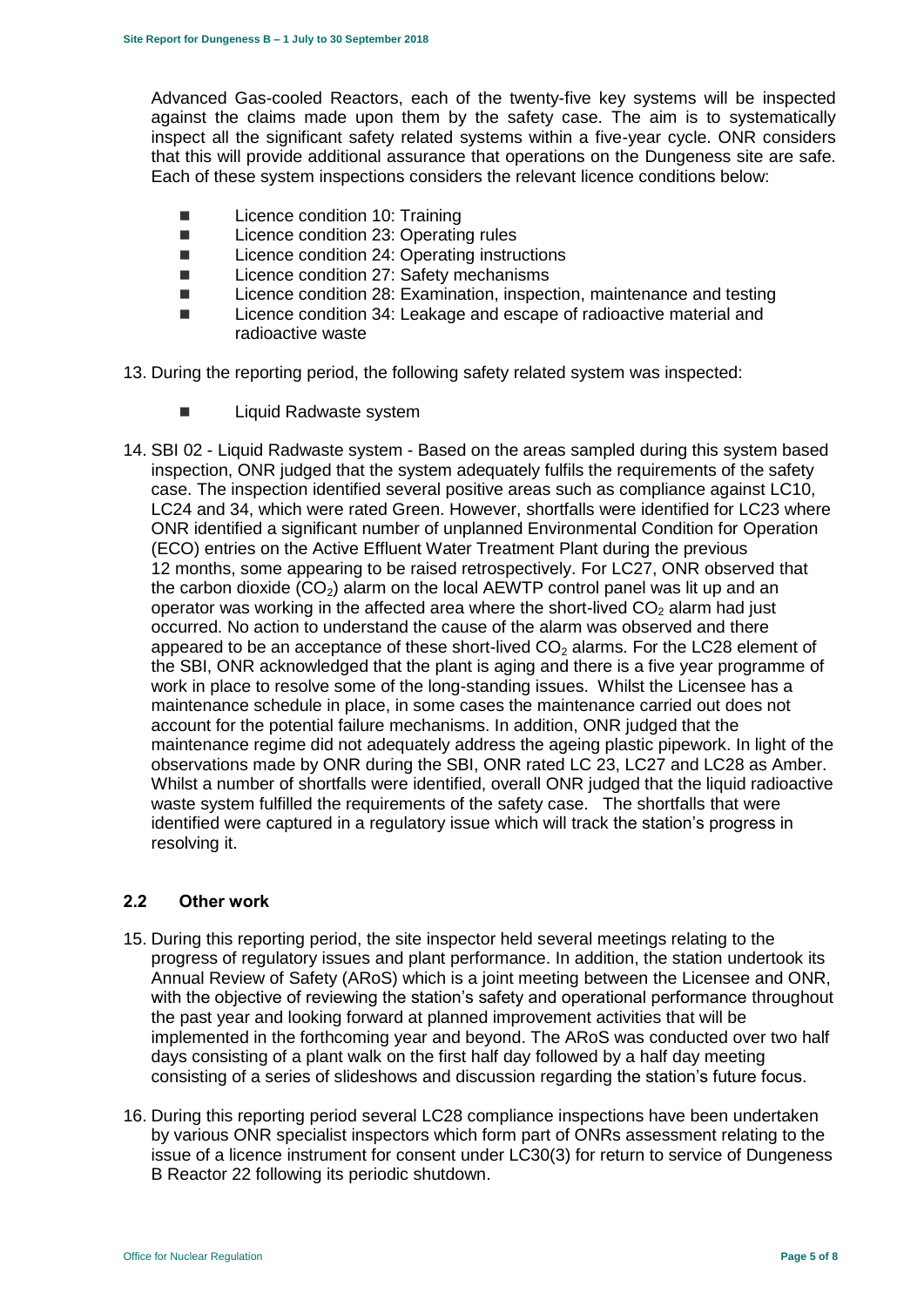# <span id="page-5-0"></span>**3 NON-ROUTINE MATTERS**

- 17. Two ONR Structural Integrity Inspectors attended site on 25 and 26th July 2018 to undertake an LC28 compliance inspection with respect to corrosion and concealed systems. The inspection reviewed the progress that the licensee had made on site in response to the required actions raised in previous ONR enforcement communications. The inspection identified that Dungeness B falls short of where ONR would have expected it to be at this stage following previous ONR inspections and in comparison with the progress made by the rest of the fleet. Dungeness was unable to demonstrate that it fully understands the challenges posed to the station from corrosion.
- 18. Based on the evidence sampled, ONR judged that the site had failed to adequately deliver improvements previously identified in enforcement communications. Therefore, an ONR inspection rating of **RED** was given. In light of this rating, ONR's Enforcement Management Model (EMM) was applied to determine the most appropriate enforcement action. This concluded that a Direction under Licence Condition (LC) 15 (4) was an effective and proportionate response (see next section).

# <span id="page-5-1"></span>**4 REGULATORY ACTIVITY**

- 19. ONR may issue formal documents to ensure compliance with regulatory requirements. Under nuclear site licence conditions, ONR issues regulatory documents which either permit an activity or require some form of action to be taken. These are usually collectively termed 'Licence Instruments' (LIs), but can take other forms. In addition, inspectors may issue Enforcement Notices to secure improvements to safety.
- 20. ONR has issued DNB a direction Licence Instrument No 557 under LC15(4) on the 11 September which directs EDF Energy Nuclear Generation Ltd to carry out a review and reassessment of safety, addressing the corrosion of concealed systems that fulfil a safety function, and submit a report of the review and reassessment to the Office for Nuclear Regulation. The Office for Nuclear Regulation specifies that this review and reassessment includes:
	- 1) All concealed systems, structures and components at risk from corrosion and that fulfil a safety function.
	- 2) A clear demonstration that the risk arising from failure of concealed systems that fulfil a safety function at Dungeness B continues to be as low as reasonably practicable (ALARP). This should take full account of any identified corrosion, or any uncertainty from lack of recent inspection results. Judgements should be based upon sound evidence.

21. The review and reassessment report must be submitted to ONR by 3<sup>rd</sup> December 2018.

### <span id="page-5-2"></span>**5 NEWS FROM ONR**

#### **Stakeholder Engagement**

• In August our Chief Nuclear Inspector Mark Foy and Deputy Chief Inspector Mina Golshan, hosted a webinar for stakeholders on the outcomes of the UK report to the Joint Convention. This is a new channel of communication which we have introduced, and further webinars are planned for November and February 2019. If you would like to find out more, please contact the ONR Communications team at contact@onr.gov.uk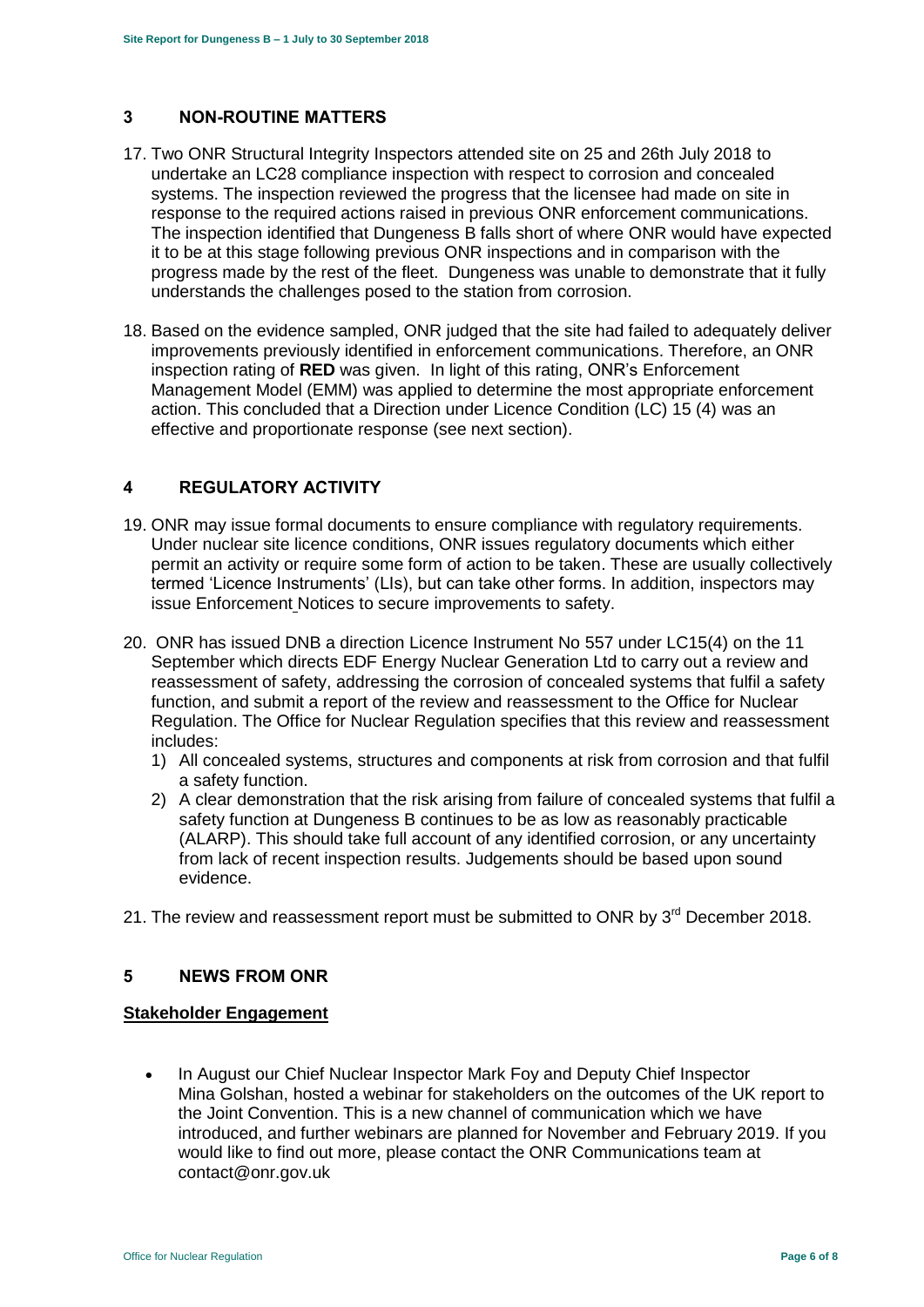• The ONR/NGO engagement forum took place on 11 October in London. This is a forum to discuss strategic, cross-cutting regulatory matters. Site specific matters are normally addressed via Site Stakeholder Groups. We are always keen to engage with a range of stakeholders and groups on nuclear safety and security issues, so if you do represent a nuclear-interest Non-Governmental Organisation, and are not already involved through our forum or via a Site Stakeholder Group, then please get in touch with the ONR Communications team for further details, via [contact@onr.gov.uk](mailto:contact@onr.gov.uk)

#### **Regulatory News**

 On 25 July we announced our decision to prosecute the Atomic Weapons Establishment for offences under Section 2 (1)<sup>\*</sup> of the Health and Safety at Work etc. Act (1974). This charge related to an electrical incident on 27 June, 2017, which resulted in injury to an AWE employee. The incident was a conventional health and safety matter and there was no radiological risk to workers or the public. At a court hearing on 18 September, AWE pleaded guilty to the charge and sentencing was adjourned until 9 November, 2018.

In a separate case brought by ONR, EDF Energy Nuclear Generation Ltd and Doosan Babcock Ltd pleaded guilty on 10 October, 2018) to offences under the Health & Safety at Work etc. Act 1974, section 3(1) and the Work at Height Regulations 2005, Regulation 4(1) respectively. The charges relate to an incident on 12 April 2017 at the Hinkley Point B nuclear power station, which resulted in a serious injury to a Doosan Babcock Ltd employee. Following a hearing at Taunton Magistrates Court, the case was committed for sentencing at Taunton Crown Court with an initial hearing date set for 16 November 2018, although this date is subject to change.

Both of these cases related to conventional, industrial-type incidents that would have been subject to regulation by the Health and Safety executive prior to ONR's creation four years ago, when we gained responsibility for such matters on licensed sites. There was no radiological risk to workers or the public.

Updates on each case will be published on our website [www.onr.org.uk](http://www.onr.org.uk/)

 We have recently published our [Statement of civil incidents](http://www.onr.org.uk/quarterly-stat/2018-2.htm) meeting the Ministerial Reportable Criteria (MRC) reported to ONR - Q2 2018 (1 April 2018 to 30 June 2018). Full details are available on our [website.](http://www.onr.org.uk/quarterly-stat/2018-2.htm)

#### **Corporate News**

- In July we published our second [gender pay report.](http://news.onr.org.uk/2018/07/onr-publishes-second-gender-pay-report/) The organisation-wide results show that ONR has a mean gender pay gap of 35.2%, which is wider than last year, although it is broadly similar to the rest of the UK nuclear industry and anticipated given our workforce profile, and that of the industries from which we have historically recruited. ONR is committed to addressing this issue and continues to focus on improving diversity and inclusion.
- Our Chief Executive, Adriènne Kelbie, has agreed a three-year contract extension, taking her term of employment to January 2022.
- The Department for Work and Pensions has started the process for recruiting a new ONR Chair (further details can be found on the [public appointments website\)](https://publicappointments.cabinetoffice.gov.uk/appointment/chair-the-office-for-nuclear-regulations/). Our current Chair, Nick Baldwin CBE, will remain in office until 31 March, 2019.